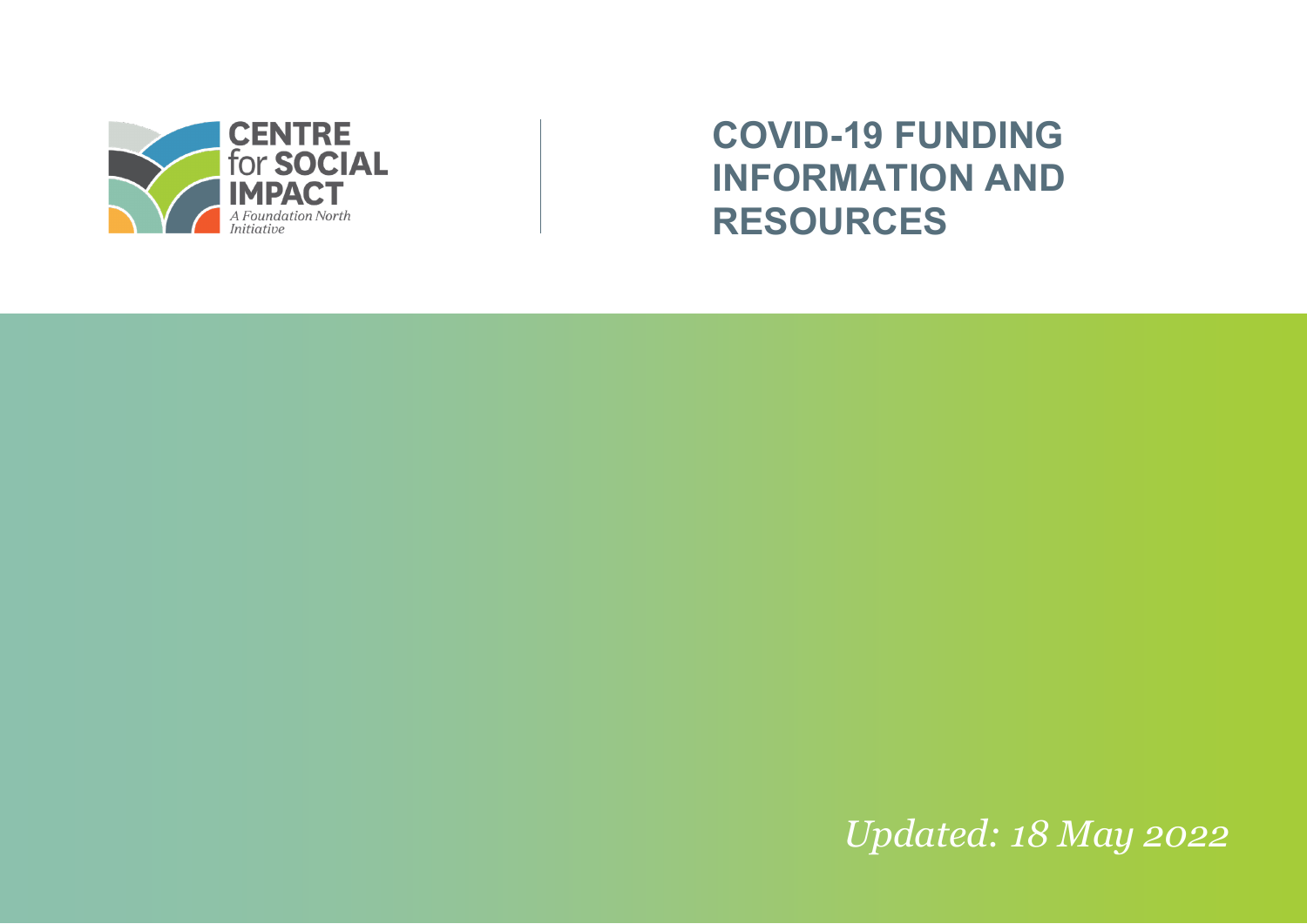

**Table 2 - NZ Government COVID-19 Individual Support**

**Table 3 - COVID-19 Resources**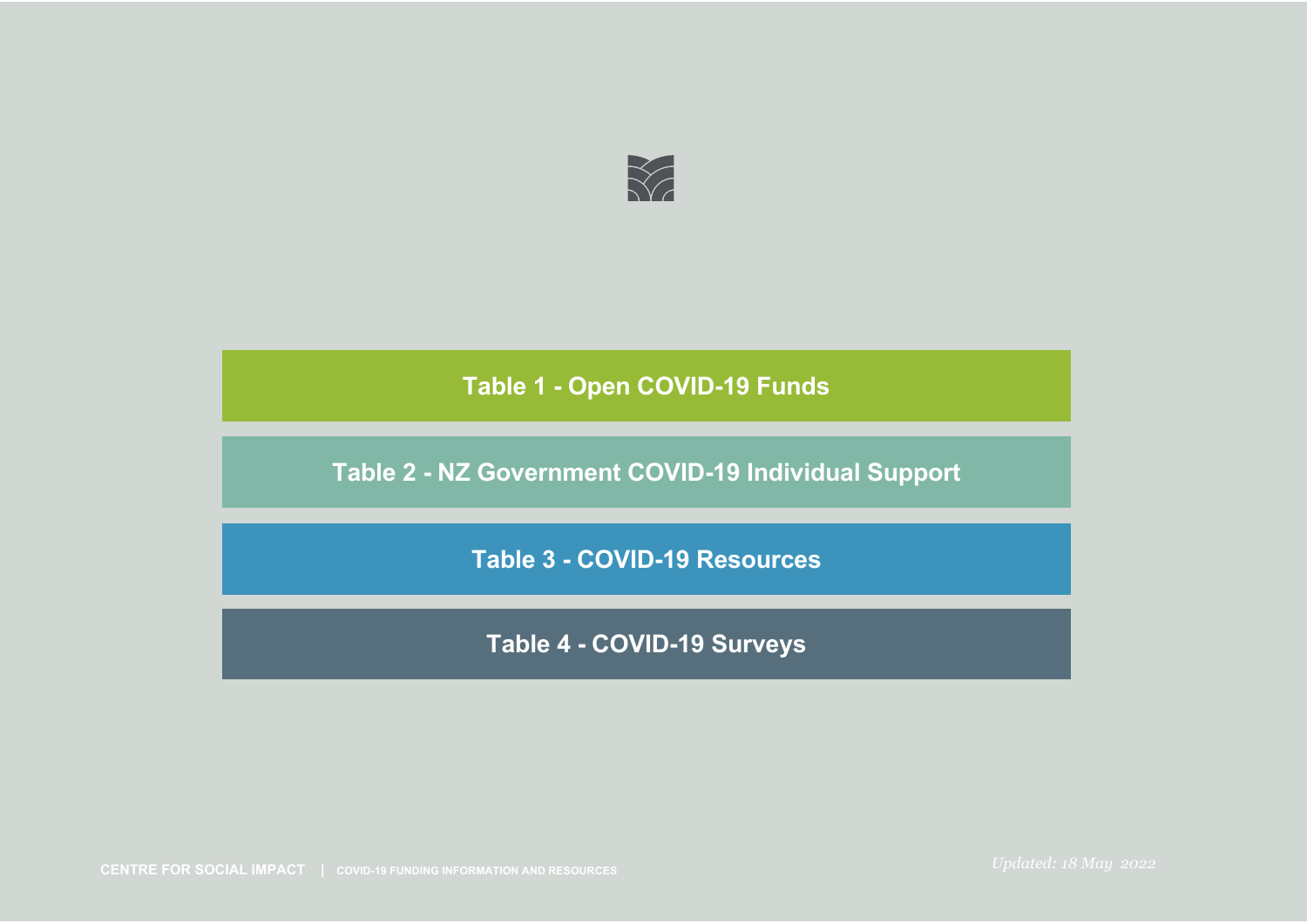| <b>Funder</b>                                                                                      | <b>COVID-19 Fund Details</b>                                                                                                                                                                                                                                                                                                                                 | Total<br><b>Fund</b> | <b>Funding</b><br><b>Level</b>                                                                 | <b>Fund Dates</b> | <b>Region</b> | <b>Website</b>                                            |
|----------------------------------------------------------------------------------------------------|--------------------------------------------------------------------------------------------------------------------------------------------------------------------------------------------------------------------------------------------------------------------------------------------------------------------------------------------------------------|----------------------|------------------------------------------------------------------------------------------------|-------------------|---------------|-----------------------------------------------------------|
| <b>Ministry for</b><br><b>Ethnic</b><br><b>Communities</b>                                         | <b>Ethnic Communities Development Fund</b><br>Repurposed the Ethnic Communities<br>Development Fund that helps ethnic<br>communities better connect and take part in<br>society. The standing priorities of the Fund<br>have been suspended to instead support<br>ethnic communities navigate the impacts of<br>COVID-19.                                    | \$4.2<br>million     | \$10,000                                                                                       | Open now          | National      | <b>Ministry for Ethnic</b><br><b>Communities</b>          |
|                                                                                                    | The \$4.2 million annual grant fund is now<br>available for projects or activities that<br>provide alternative means of staying<br>socially connected, employment initiatives,<br>and community resilience and recovery.<br>Ethnic groups with legal status (including<br>trusts and incorporated societies) can apply<br>for over \$10,000 per application. |                      |                                                                                                |                   |               |                                                           |
| <b>Ministry of</b><br><b>Culture and</b><br><b>Heritage</b><br><b>Cross sector</b><br>initiatives- | <b>Cultural Sector Emergency Relief Fund</b><br>Manatū Taonga to provide support for parts<br>of the sector which are at risk of no longer<br>operating viably but are not supported by<br>funding from other sector agencies.                                                                                                                               | \$35<br>million      | Organisations<br>up to<br>\$300,000 and<br>a one off<br>\$5,000 grant<br>for self-<br>employed | Open              | National      | <b>Cultural Sector</b><br><b>Emergency Relief</b><br>Fund |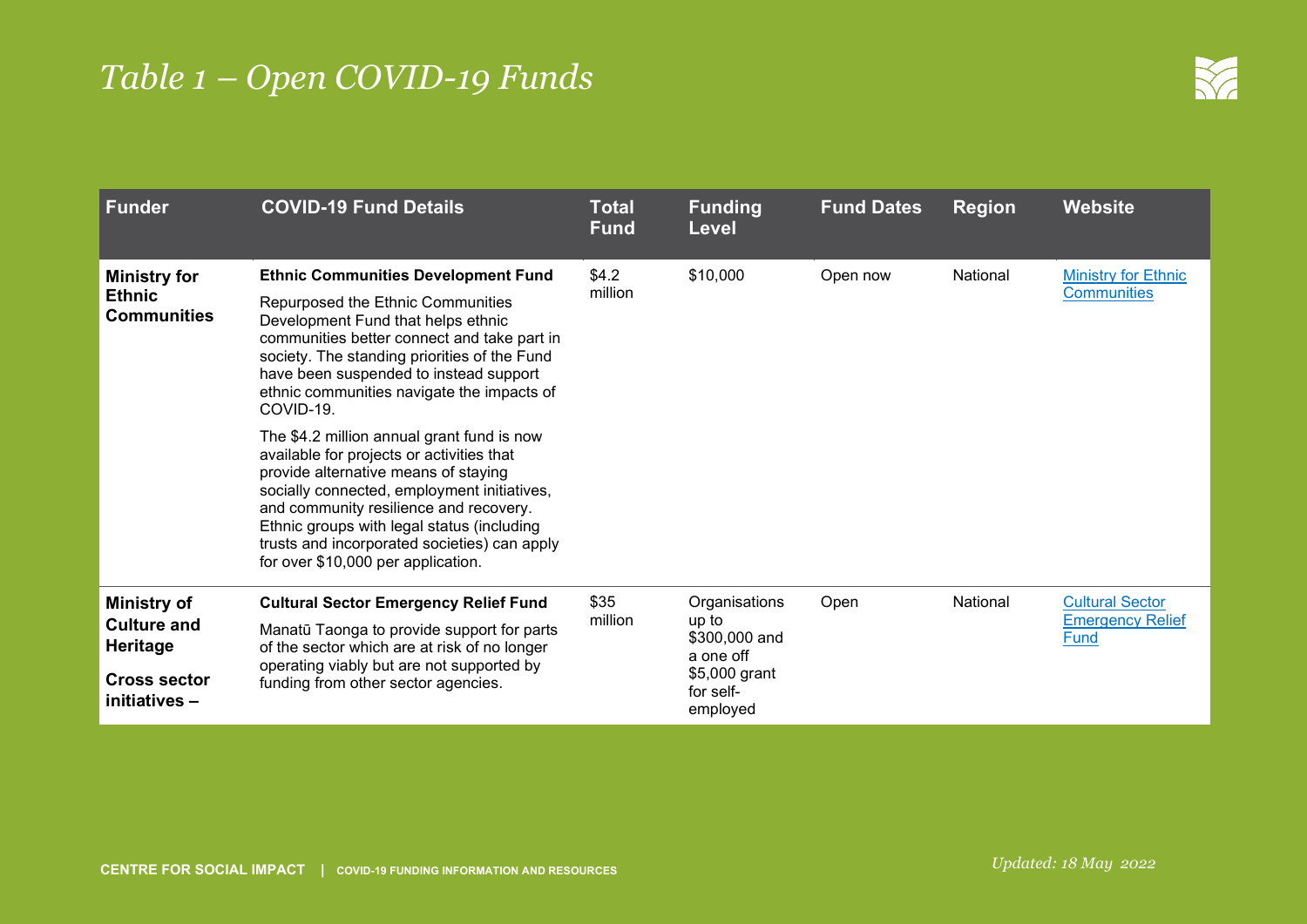

| <b>Funder</b>            | <b>COVID-19 Fund Details</b>                                                                                                                                                                                                                                                                                                                                       | <b>Total</b><br><b>Fund</b>            | <b>Funding</b><br><b>Level</b>                     | <b>Fund Dates</b>                                                       | <b>Region</b> | <b>Website</b>                                                                                                  |
|--------------------------|--------------------------------------------------------------------------------------------------------------------------------------------------------------------------------------------------------------------------------------------------------------------------------------------------------------------------------------------------------------------|----------------------------------------|----------------------------------------------------|-------------------------------------------------------------------------|---------------|-----------------------------------------------------------------------------------------------------------------|
| 3 funds \$150<br>million | Te Tahua Whakakaha   Cultural Sector<br><b>CapabilityFund</b><br>The Capability Fund supports the cultural<br>sector to adapt to the COVID-19<br>environment by funding projects that build<br>skills and knowledge, and provide access<br>to advice, services, tools and resources.                                                                               | \$20<br>million<br>over two<br>years   | Seed:<br>$<$ \$20,000<br>Project:<br>$<$ \$400,000 | Closed on 9<br>Feb 2021<br>Round 2<br>expected to<br>open early<br>2022 | National      | <b>Te Tahua</b><br>Whakakaha  <br><b>Cultural Sector</b><br><b>Capability Fund</b>                              |
|                          | Te Tahua Whakahaumaru   Creative Arts<br><b>Recoveryand Employment (CARE) Fund</b><br>The Creative Arts Recovery and<br>Employment (CARE) Fund will create<br>employment and training opportunities,<br>ensure vital skills, talent and creative<br>infrastructure are not lost, and maintain and<br>expand public access to creative and<br>cultural experiences. | \$70<br>million<br>over three<br>years |                                                    |                                                                         |               | <b>Te Tahua</b><br>Whakahaumaru  <br><b>Creative Arts</b><br><b>Recovery and</b><br>Employment<br>(CARE) Fund   |
|                          | Ngā Puninga Toi ā-Ahurea me ngā<br>Kaupapa   Cultural Installations and<br><b>Events: Funding to create cultural</b><br>installations and one-off events for people<br>toexperience in their everyday lives.                                                                                                                                                       |                                        | $$1,000 -$<br>\$20,000                             | Round one<br>Closed, round<br>two due to<br>open 2022                   | National      | Ngā Puninga Toi<br>ā-Ahurea me ngā<br>Kaupapa  <br><b>Cultural</b><br><b>Installations and</b><br><b>Events</b> |
|                          | Ngā Kaiwhakaoho Ahurea   Cultural<br><b>Activators:</b> Funding cultural sector<br>practitioners to collaborate with<br>communities to tell their stories, build their<br>creative skills and connect them with<br>opportunities in the wider cultural sector.                                                                                                     | \$1.44m                                | Up to<br>\$180,000 per<br>organisation             | Pilot rolled out<br>2021                                                |               | Naā<br>Kaiwhakaoho<br><b>Ahurea Cultural</b><br><b>Activators Pilot</b>                                         |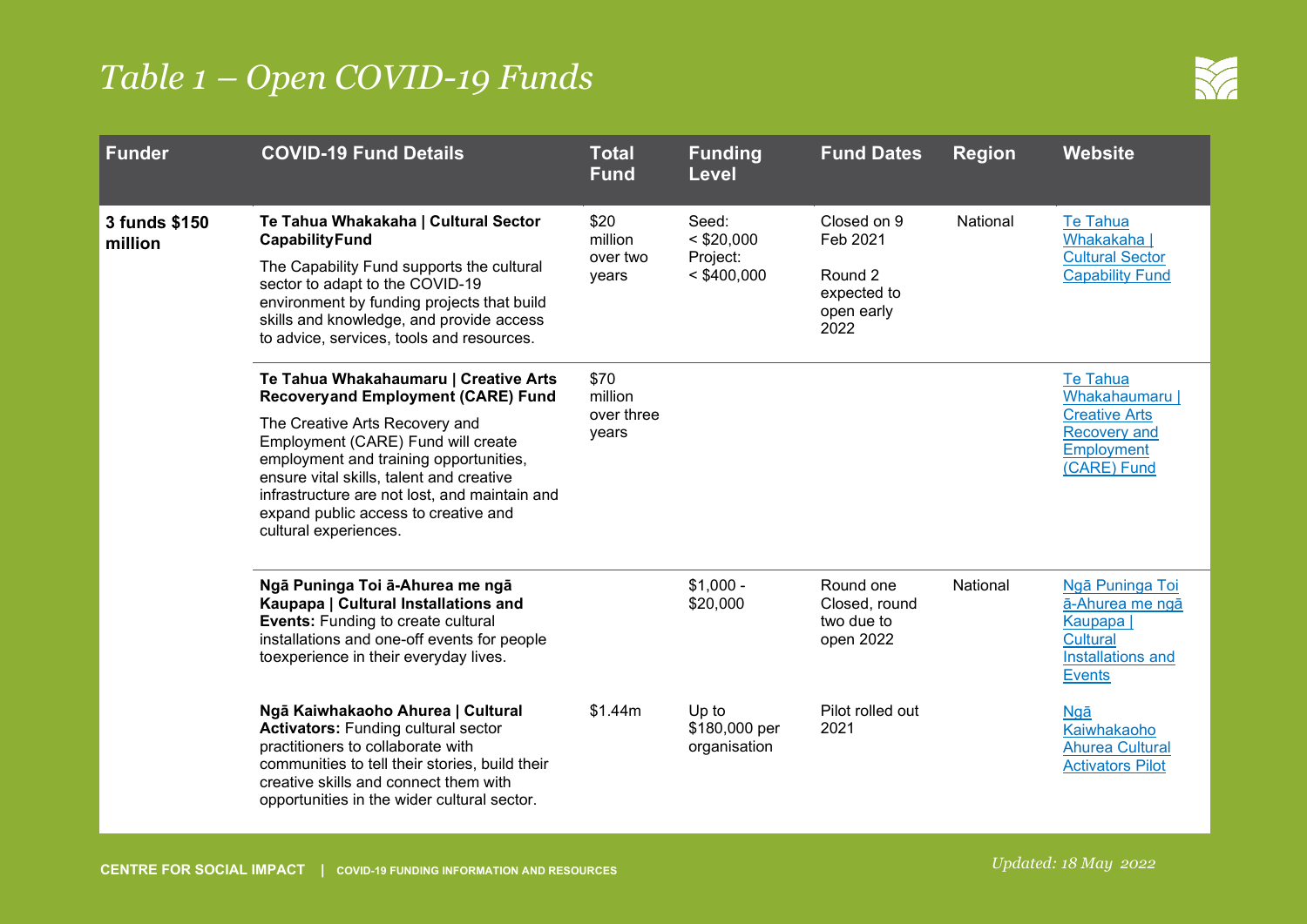

| <b>Funder</b>                                           | <b>COVID-19 Fund Details</b>                                                                                                                                                                                                                                                                                                                                                                                                                                      | <b>Total</b><br><b>Fund</b>                     | <b>Funding</b><br><b>Level</b>                                                                      | <b>Fund Dates</b>                                                                                                          | <b>Region</b> | <b>Website</b>                                                                   |
|---------------------------------------------------------|-------------------------------------------------------------------------------------------------------------------------------------------------------------------------------------------------------------------------------------------------------------------------------------------------------------------------------------------------------------------------------------------------------------------------------------------------------------------|-------------------------------------------------|-----------------------------------------------------------------------------------------------------|----------------------------------------------------------------------------------------------------------------------------|---------------|----------------------------------------------------------------------------------|
|                                                         | Te Tahua Āki Auahatanga   Cultural<br><b>Sector Innovation Fund</b><br>The Cultural Sector Innovation Fund will<br>encourage innovative practice and<br>partnership to change the waycultural<br>content is made available to audiences,<br>helping to create a more resilient and<br>sustainable sector. This fund will include a<br>strong focus on supporting projects that<br>encourage the protection,<br>transmission and retention of Mātauranga<br>Māori. | \$60<br>million<br>over three<br>years          | Seed funding<br>up to \$20,000<br>Project<br>funding<br>dependent on<br>project reach<br>and impact | Will be 14 Te<br>Urungi events<br>across country<br>where teams<br>can develop<br>and pitch their<br>ideas for<br>funding. |               | Te Tahua Āki<br>Auahatanga  <br><b>Cultural Sector</b><br><b>Innovation Fund</b> |
| <b>Ministry for</b><br><b>Pacific</b><br><b>Peoples</b> | The Pacific Aotearoa Community<br><b>Outreach Fund - Omicron Response</b><br>The Pacific Aotearoa Community Outreach<br>Fund - Omicron response - has been<br>established to support Pacific communities<br>to prepare, respond and recover from the<br>social and health impacts of the COVID-19<br>Omicron variant.                                                                                                                                             | Part of<br>\$18million<br>package<br>of support | Up to<br>\$100,000                                                                                  | 21 March<br>$2022 - 30$<br><b>June 2022</b>                                                                                | National      | https://www.mpp.<br>govt.nz/funding/o<br>micron-response/                        |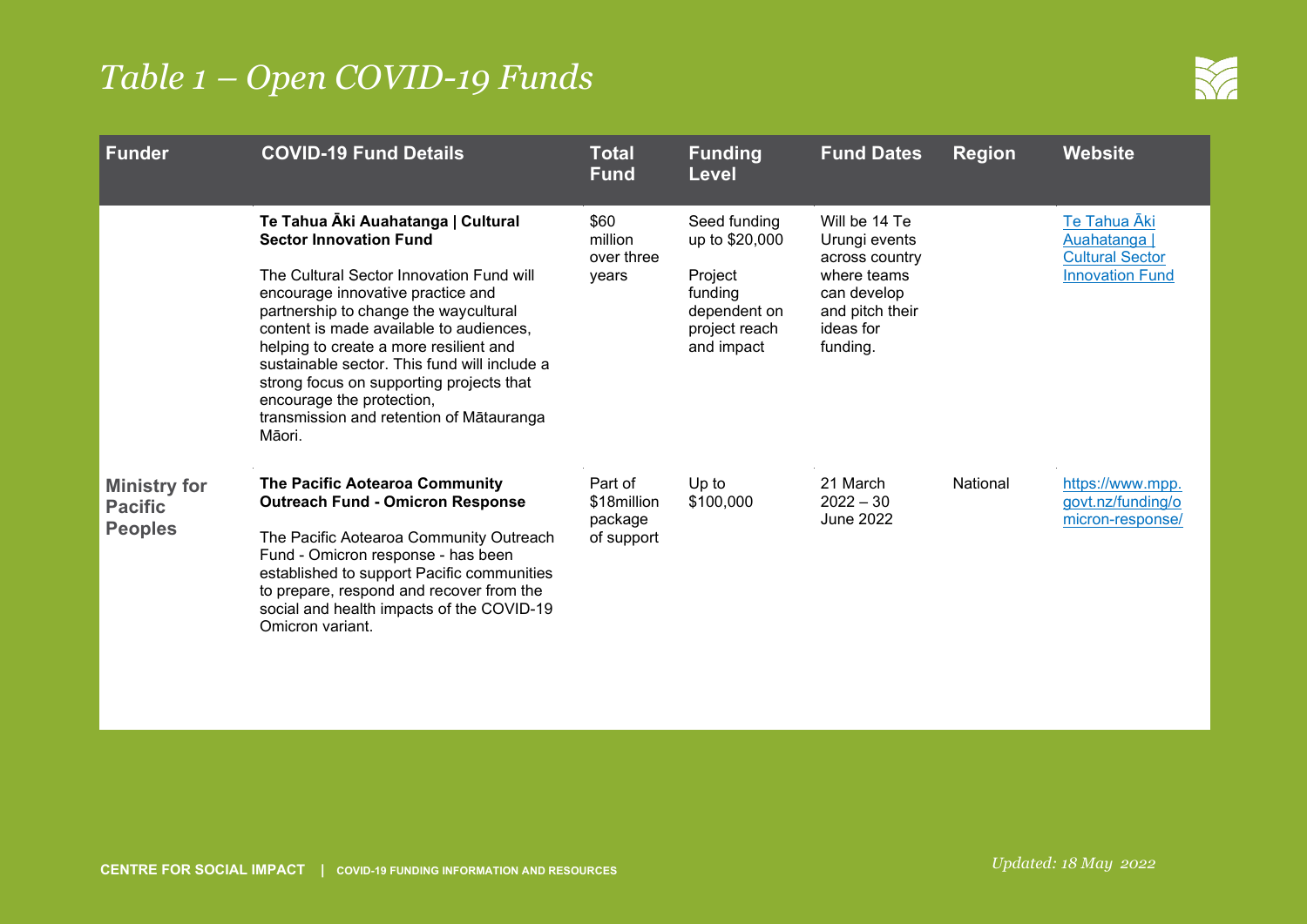

| <b>Funder</b>                                                             | <b>COVID-19 Fund Details</b>                                                                                                                                                                                                                                                                                                                                                                                                                                                                                                | <b>Total</b><br><b>Fund</b>                             | <b>Funding</b><br><b>Level</b>                                                                       | <b>Fund Dates</b>                | <b>Region</b>                                                                                                                                                                      | <b>Website</b>                                      |
|---------------------------------------------------------------------------|-----------------------------------------------------------------------------------------------------------------------------------------------------------------------------------------------------------------------------------------------------------------------------------------------------------------------------------------------------------------------------------------------------------------------------------------------------------------------------------------------------------------------------|---------------------------------------------------------|------------------------------------------------------------------------------------------------------|----------------------------------|------------------------------------------------------------------------------------------------------------------------------------------------------------------------------------|-----------------------------------------------------|
| Te Puni Kōkiri,<br><b>Te Arawhiti</b><br>and Ministry of<br><b>Health</b> | <b>Mäori Communities COVID-19 Fund</b><br>The Government announced a \$120m<br>Māori Communities COVID-19 Fund to fast-<br>track vaccination efforts for Maori on 22<br>October 2021.<br><b>Phase 1 (\$60m) of this Fund will provide</b><br>direct financial support to iwi and Māori<br>organisations, to accelerate vaccination<br>uptake. Rapid vaccination uptake for Māori<br>is our priority.<br>Phase 2 (\$60m) will support Māori, iwi and<br>communities to respond to the new COVID-<br>19 protection framework. | \$120<br>million<br>(split)<br>across<br>two<br>phases) | Recommend<br>that contact<br>local Te Puni<br>Kōkiri office to<br>discuss<br>individual<br>proposals | Open for<br>Phase 3<br>proposals | Priority<br>$regions -$<br>where<br>vaccination<br>rates are<br>currently<br>low for<br>Maori -<br>Whanganu,<br>Lakes<br>District,<br>Northland<br>and<br>Tairawhiti<br>DHB areas. | Māori<br><b>Communities</b><br><b>COVID-19 Fund</b> |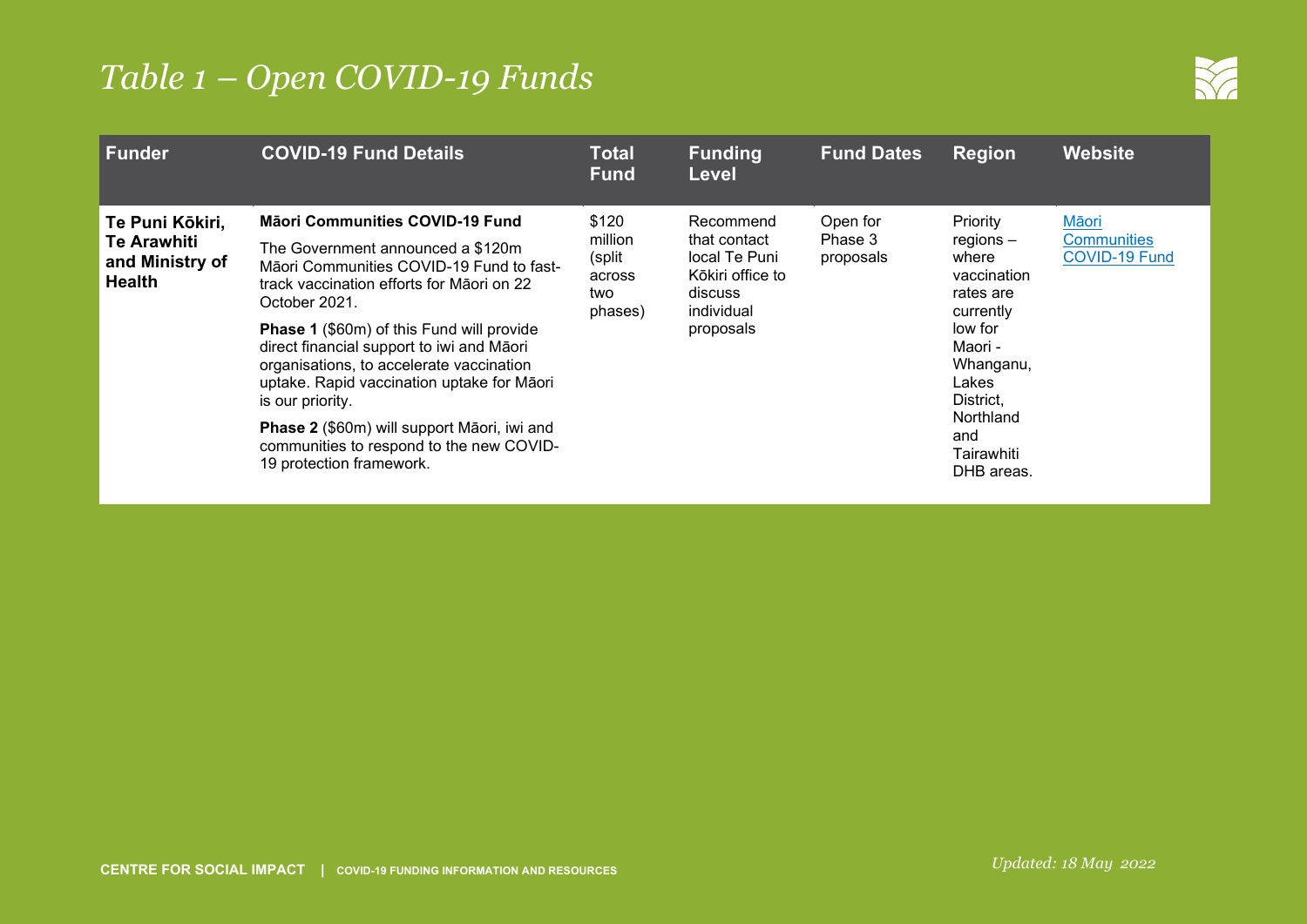# *Table 2: NZ Government – COVID-19 Financial Support*



| <b>Support</b>                                           | <b>Details</b>                                                                                                                                                                                                                                                                                                                                                                                                                                                                          | <b>Website</b>                                                                                   |
|----------------------------------------------------------|-----------------------------------------------------------------------------------------------------------------------------------------------------------------------------------------------------------------------------------------------------------------------------------------------------------------------------------------------------------------------------------------------------------------------------------------------------------------------------------------|--------------------------------------------------------------------------------------------------|
| <b>COVID-19 Leave</b><br><b>Support Scheme</b>           | If you need to self-isolate and you cannot work from home, your employer (or you, if you are self-<br>employed) can apply for the COVID-19 Leave Support Scheme. The COVID-19 Leave Support is paid as<br>a lump sum, calculated to cover 2 weeks. Your employer can re-apply for you if you still qualify after 2<br>weeks.                                                                                                                                                            | https://www.workandi<br>ncome.govt.nz/covid-<br>19/leave-support-<br>scheme/index.html           |
| <b>COVID-19 Short-</b><br>term Absence<br><b>Payment</b> | If you're staying at home because you're waiting on a COVID-19 test result and you cannot work from<br>home, your employer could apply for the COVID-19 Short-term Absence Payment. This payment is also<br>available to self-employed people.<br>A one-off payment of \$350 is available for each employee. Your employer can apply for it once for you in<br>any 30-day period. However, they can apply for it again if a health official or doctor tells you to get another<br>test. | https://www.workandi<br>ncome.govt.nz/covid-<br>19/short-term-<br>absence-<br>payment/index.html |
| Redundancy<br><b>Support</b>                             | As the impact of COVID-19 increases, experiencing job loss could be a reality for many. If you've lost your<br>job or you run a business and are faced with laying off your employees, there may be support options<br>available to you. Work and Income offer arange of information and support to employees who are made<br>redundant.                                                                                                                                                | https://workandincom<br>e.govt.nz/eligibility/lo<br>st-job/made-<br>redundant.html#null          |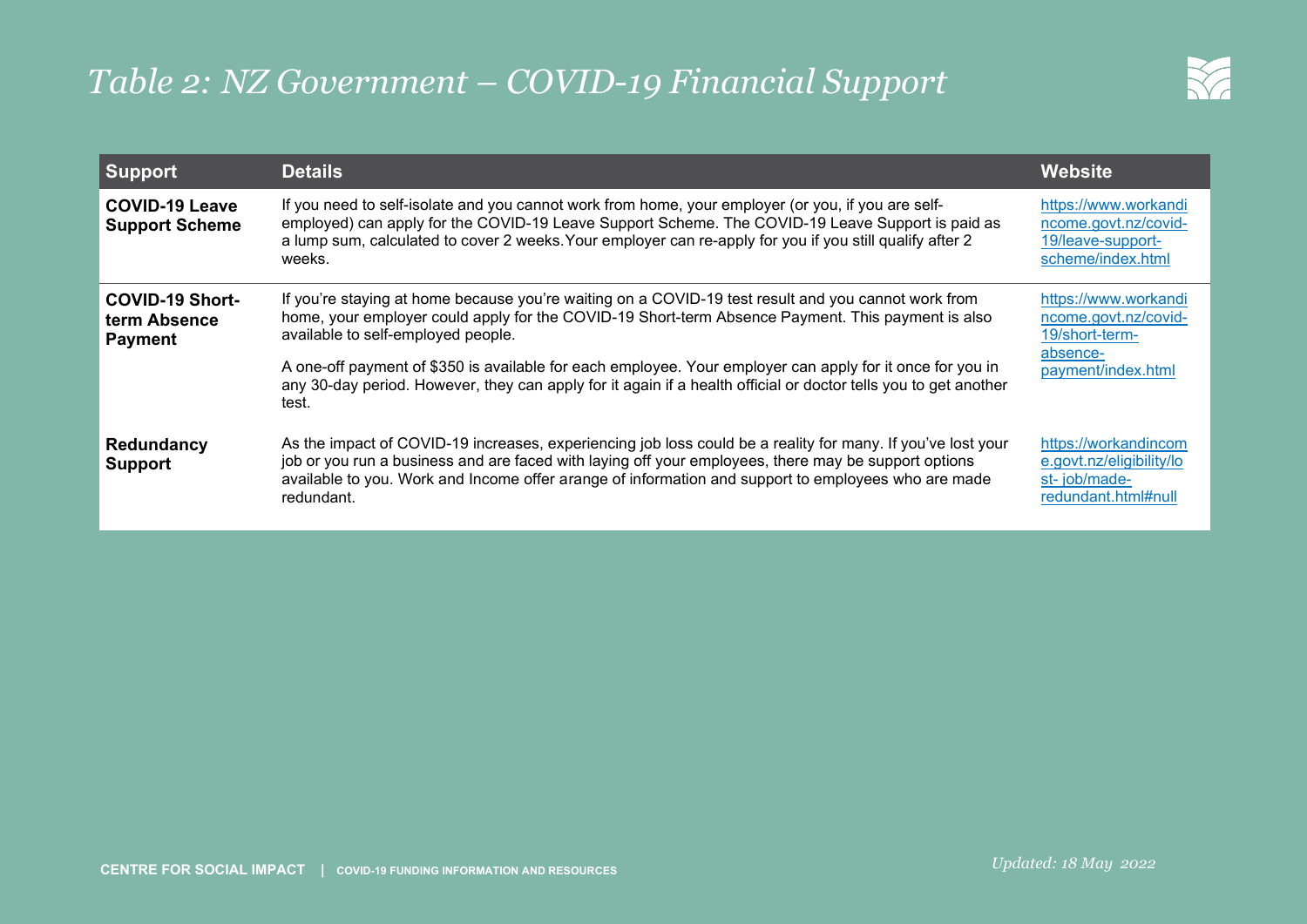

| <b>Support</b>                                               | <b>Details</b>                                                                                                                                                                                                                                                            | <b>Website</b>                                                                                                                           |
|--------------------------------------------------------------|---------------------------------------------------------------------------------------------------------------------------------------------------------------------------------------------------------------------------------------------------------------------------|------------------------------------------------------------------------------------------------------------------------------------------|
| <b>Action Station</b>                                        | Have developed a people-powered, crowdsourced community toolkit with tips and tools<br>on how to organise your community in response to COVID-19.                                                                                                                         | <b>Community Toolkit</b>                                                                                                                 |
| <b>Aktive</b>                                                | COVID-19 information including a COVID-19 Vaccination Toolkit                                                                                                                                                                                                             | <b>COVID-19 Vaccination Toolkit</b>                                                                                                      |
| <b>Asian Family</b><br><b>Services</b>                       | Range of wellbeing and health topics videos as well as translated resources available in<br>English, Chinese, Mandarin, Korean, Thai, Vietnamese, Japanese and Hindi.                                                                                                     | <b>Asian Family Services</b>                                                                                                             |
| <b>Auckland City</b><br><b>Mission</b>                       | Foodbank<br>Call or email for assistance.                                                                                                                                                                                                                                 | Monday - Friday, $9.00am - 3.00pm$<br>Contact Ian 0508 CHANGE LIVES /<br>(0508 242 643) / 027 477 1092 /<br>ian@sacbf.org.nz 09 303 9200 |
| <b>Auckland Council</b>                                      | Food bank<br>Aucklanders unable to afford groceries or in self-isolation with no access to other<br>support networks can call.<br>Callers must meet government criteria for assistance.                                                                                   | Call 0800 22 22 96 between 7am and<br>7pm, seven days a week.                                                                            |
| <b>Charities Services</b>                                    | Charities Services have provided a FAQ page on their website to help registered<br>charities access information.<br>It includes information around delaying your annual reporting or AGM, how to run an<br>audit at this time, and what boards need to be thinking about. | https://www.charities.govt.nz/covid-<br>19/                                                                                              |
| <b>ComVoices</b>                                             | Have pulled together a collection of hauora/wellbeing resources shared and used by<br>our members. To provide some help for staff, volunteers, managers, and organisations<br>while we live through this time of uncertainty and anxiety in dealing with COVID-19.        | https://comvoices.org.nz/hauora-<br>wellbeing/                                                                                           |
| <b>Diversity</b><br><b>Counselling New</b><br>Zealand (DCNZ) | Free Counselling/Psychology Service in response to COVID-19 for Migrants and<br>Former Refugees.                                                                                                                                                                          | <b>Free Counselling</b>                                                                                                                  |
|                                                              | Diversity Counselling New Zealand (DCNZ) is offering free culturally responsive<br>counselling and psychological services by ethnic, registered professional counsellors                                                                                                  |                                                                                                                                          |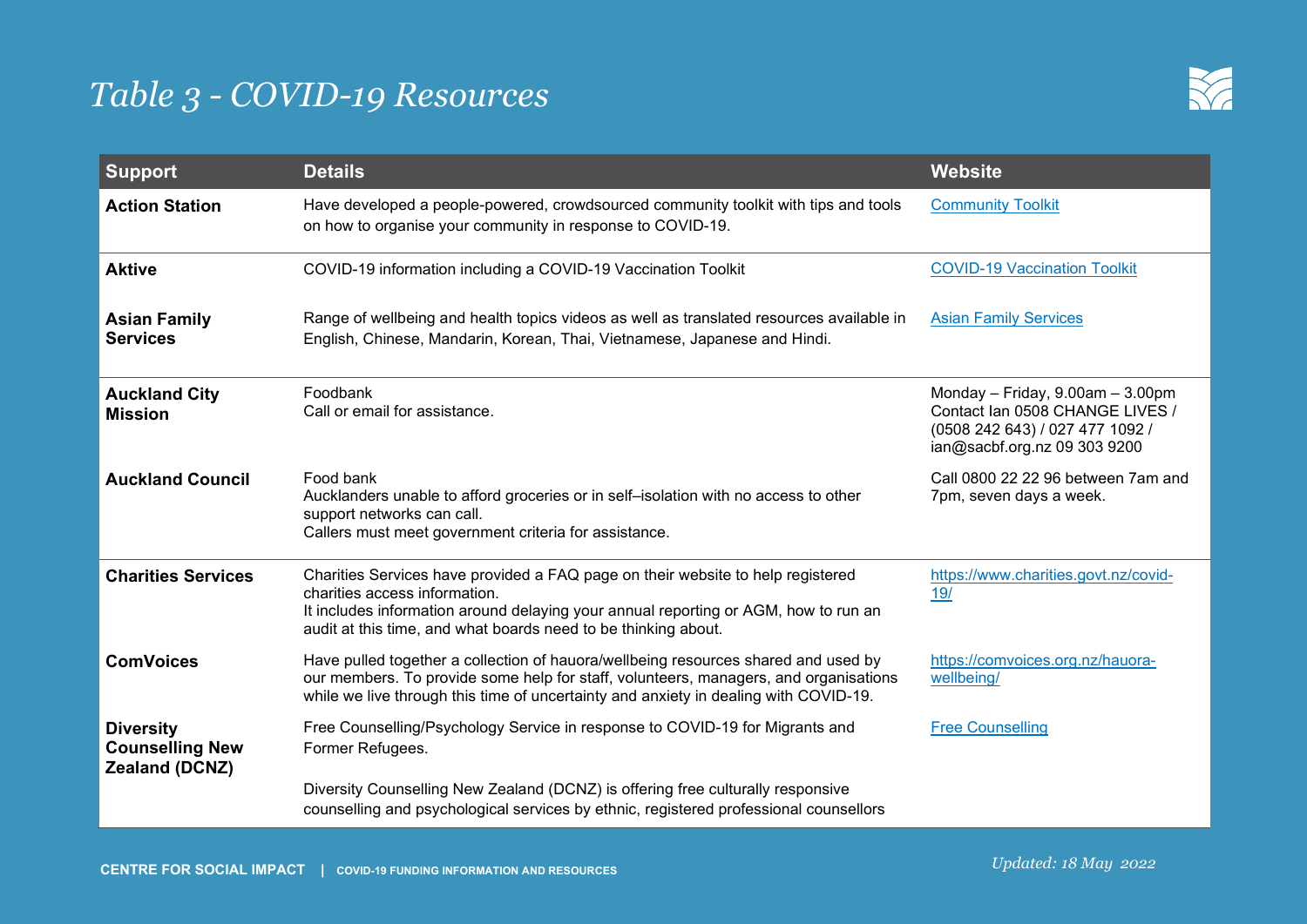

| <b>Support</b>                                  | <b>Details</b>                                                                                                                                                                                                                                     | Website                                                    |
|-------------------------------------------------|----------------------------------------------------------------------------------------------------------------------------------------------------------------------------------------------------------------------------------------------------|------------------------------------------------------------|
|                                                 | and clinical psychologists for migrants and former refugees from Asian, Middle Eastern,<br>Latin American, African, and Continental European backgrounds (all age groups, all<br>genders).                                                         |                                                            |
| <b>Foodbank NZ</b>                              | Foodbank<br>Call or look at website for assistance.                                                                                                                                                                                                | 022 045 8184<br>info@foodbank.co.nz<br>www.foodbank.org.nz |
| <b>Glimmers</b>                                 | Glimmers has developed a Toolkit for community groups and civil society organisations<br>whowant to review the recent past and consider the future.                                                                                                | <b>The Glimmers Toolkit</b>                                |
| HuiE!                                           | COVID-19 information for community groups                                                                                                                                                                                                          | COVID-19 Info for community groups                         |
|                                                 | Results of the Sector Hauora Survey 2021                                                                                                                                                                                                           | Sector Hauora Survey 2021                                  |
| <b>Ministry of Social</b><br><b>Development</b> | MSD has compiled some information together -                                                                                                                                                                                                       | <b>COVID-19 Protection Framework</b>                       |
|                                                 | <b>COVID-19 Protection Framework</b>                                                                                                                                                                                                               | <b>Supporting Community COVID-19</b>                       |
|                                                 | Supporting Communities - COVID-19, this includes information on:<br><b>Supporting Auckland</b><br>MSD funded partners providing support services in the Auckland region<br>Other partners providing social services<br>Other places to go for help |                                                            |
| <b>New Zealand</b><br><b>Government</b>         | Unite against COVID-19 is the official NZ govt website with the latest information and<br>updates on COVID-19.                                                                                                                                     | https://covid19.govt.nz/                                   |
|                                                 | Includes information on the COVID-19 Protection Framework (traffic light settings)                                                                                                                                                                 |                                                            |
| Paerangi                                        | A place for whanau to quickly and easily find COVID-19 information and support<br>services in Tāmaki Makaurau.                                                                                                                                     | https://paerangi.nz/                                       |
| <b>Parry Field Lawyers</b>                      | Legal Guide                                                                                                                                                                                                                                        | <b>COVID19 Legal Handbook</b>                              |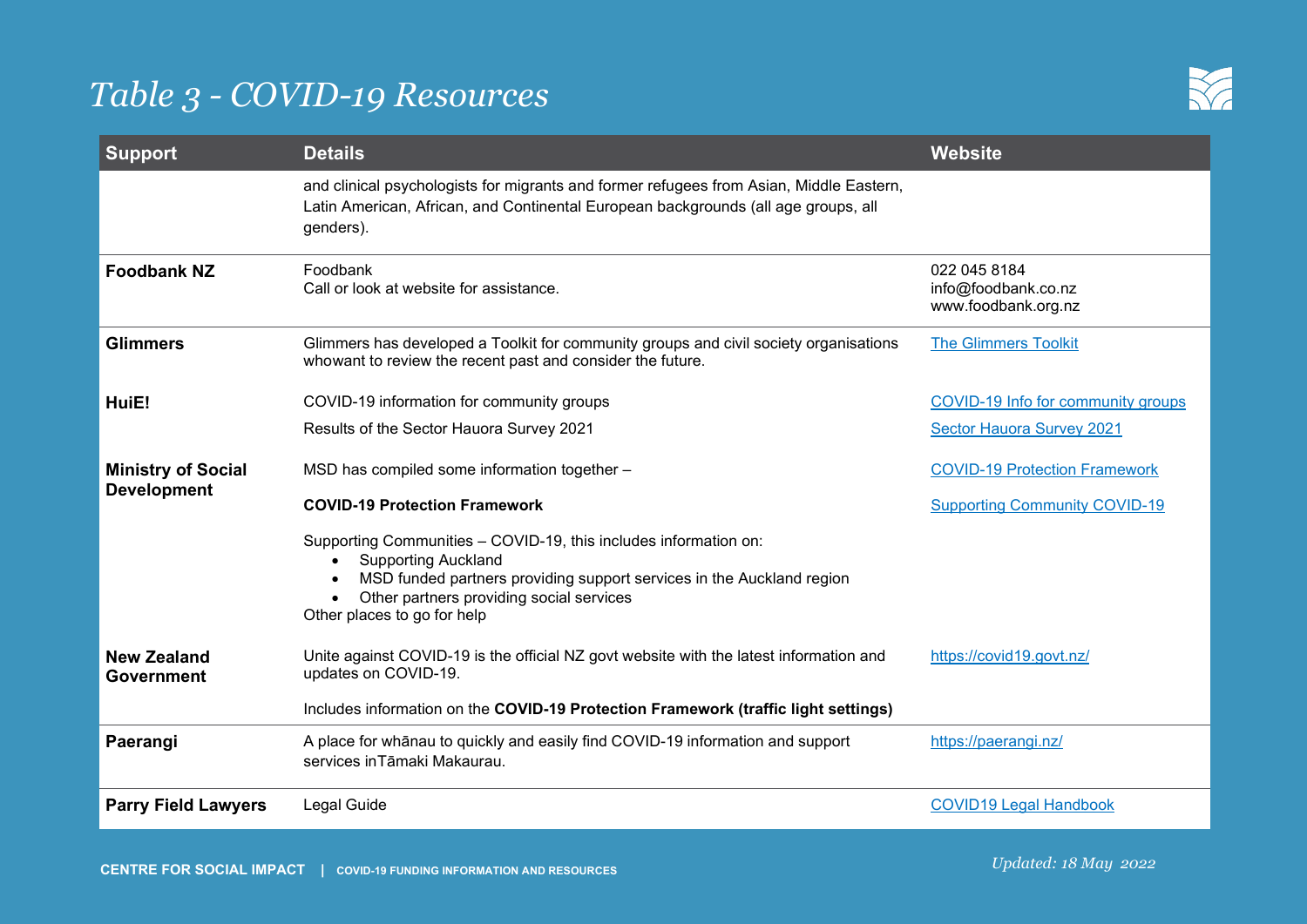

| <b>Support</b>                                                                  | <b>Details</b>                                                                                                                                                                                                                                                                                             | <b>Website</b>                                                                                                                  |
|---------------------------------------------------------------------------------|------------------------------------------------------------------------------------------------------------------------------------------------------------------------------------------------------------------------------------------------------------------------------------------------------------|---------------------------------------------------------------------------------------------------------------------------------|
| <b>Salvation Army -</b><br><b>Social Policyand</b><br><b>Parliamentary Unit</b> | COVID-19 Dashboards                                                                                                                                                                                                                                                                                        | <b>COVID-19 Dashboards</b>                                                                                                      |
| Sport NZ / Ihi<br>Aotearoa                                                      | Information on COVID-19 Protection Framework<br><b>COVID-19 Vaccination Toolkit</b><br>You can all access a wider range of resources and information to support your<br>organisation's planning and management, from contact tracing to hygiene and<br>sanitation, to other useful guidance and documents. | <b>SNZ COVID-19 Protection</b><br><b>Framework</b>                                                                              |
| <b>Takanini Sikh</b><br>Gurudwara                                               | Food bank<br>Collections only. Mon-Fri, 4pm-6pm. Drive in entry gate and open your boot. Do not<br>leave your car. Drive out through exit gate once boot has been loaded.<br>Book your time slot online.                                                                                                   | Book time slot online<br>https://www.supremesikhsociety.co.n<br>z/free-food-drive-booking/<br>70 Takanini School Road, Takanini |
| Te Puni Kōkiri                                                                  | One stop portal for Māori, includes all the information about COVID-19 and the vaccine<br>rollout.                                                                                                                                                                                                         | https://www.tpk.govt.nz/en                                                                                                      |
| Te Rōpu<br>Whakakaupapa Urutā                                                   | Te Rōpu Whakakaupapa Urutā, the national Māori pandemic group, is made up of<br>some of the nation's leading Māori medical and health experts. On this website you will<br>find information andresources specifically for Māori about the COVID-19 pandemic.                                               | Uruta.māori.nz                                                                                                                  |
| <b>The Fono (Pasifika</b><br>only)                                              | Foodbank<br>COVID-19 Pacific Family Package available call or email.                                                                                                                                                                                                                                       | 021956633<br>socialservices@thefono.org<br>0800 366 648<br><b>West Auckland</b>                                                 |
| <b>Wise Group</b>                                                               | The Chief Executives of the Wise Group have sent a paper called Please Press Pause<br>to Government about the importance of taking the time to reflect on some of the sector<br>transformation that has been nimbly achieved over the COVID-19 crisis.                                                     | <b>Please Press Pause</b>                                                                                                       |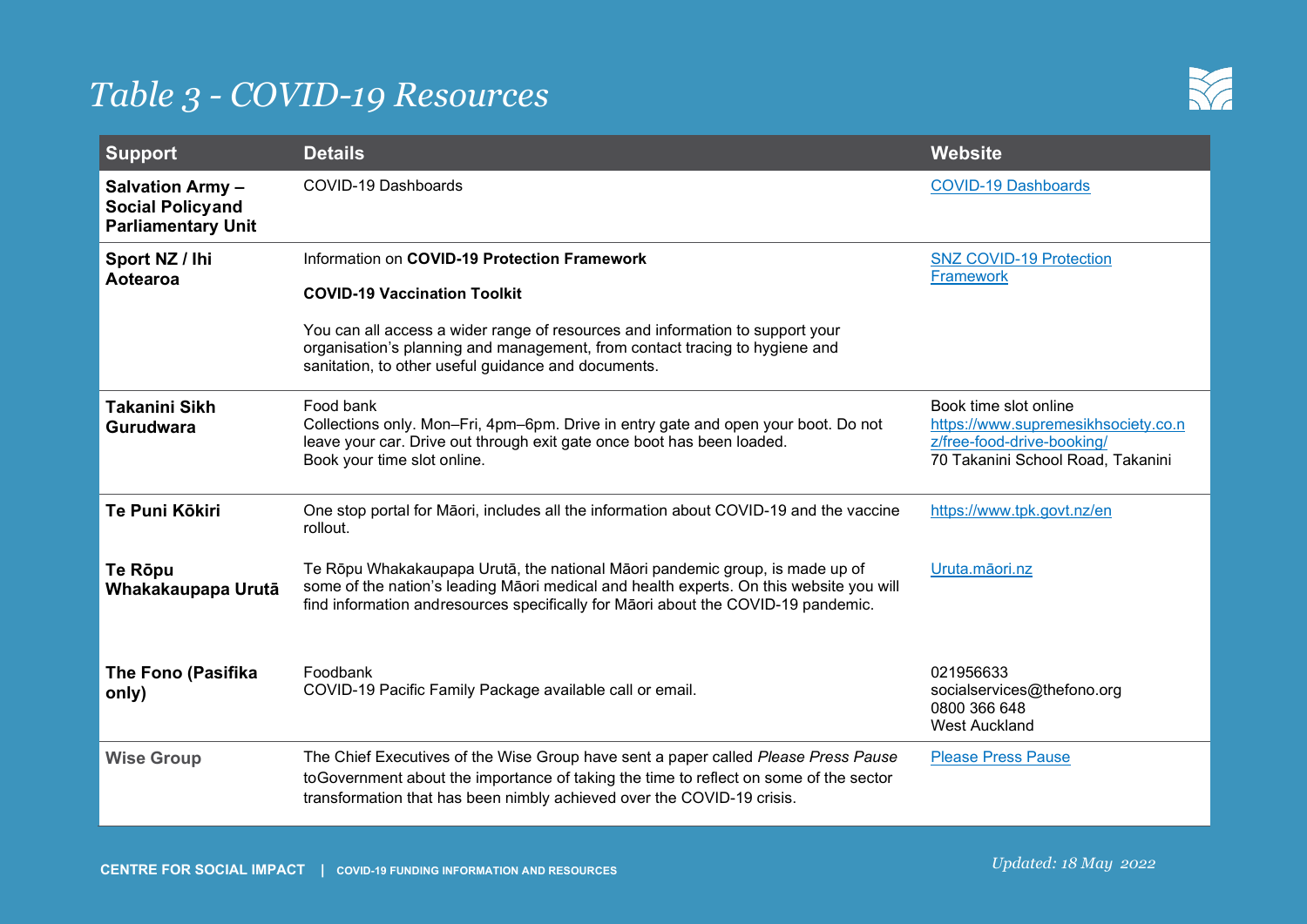

| Support           | <b>\Details</b>                           | Website'                                       |
|-------------------|-------------------------------------------|------------------------------------------------|
| <b>VisionWest</b> | Foodbank<br>Call or email for assistance. | brook.turner@visionwest.org.nz<br>0800 887 667 |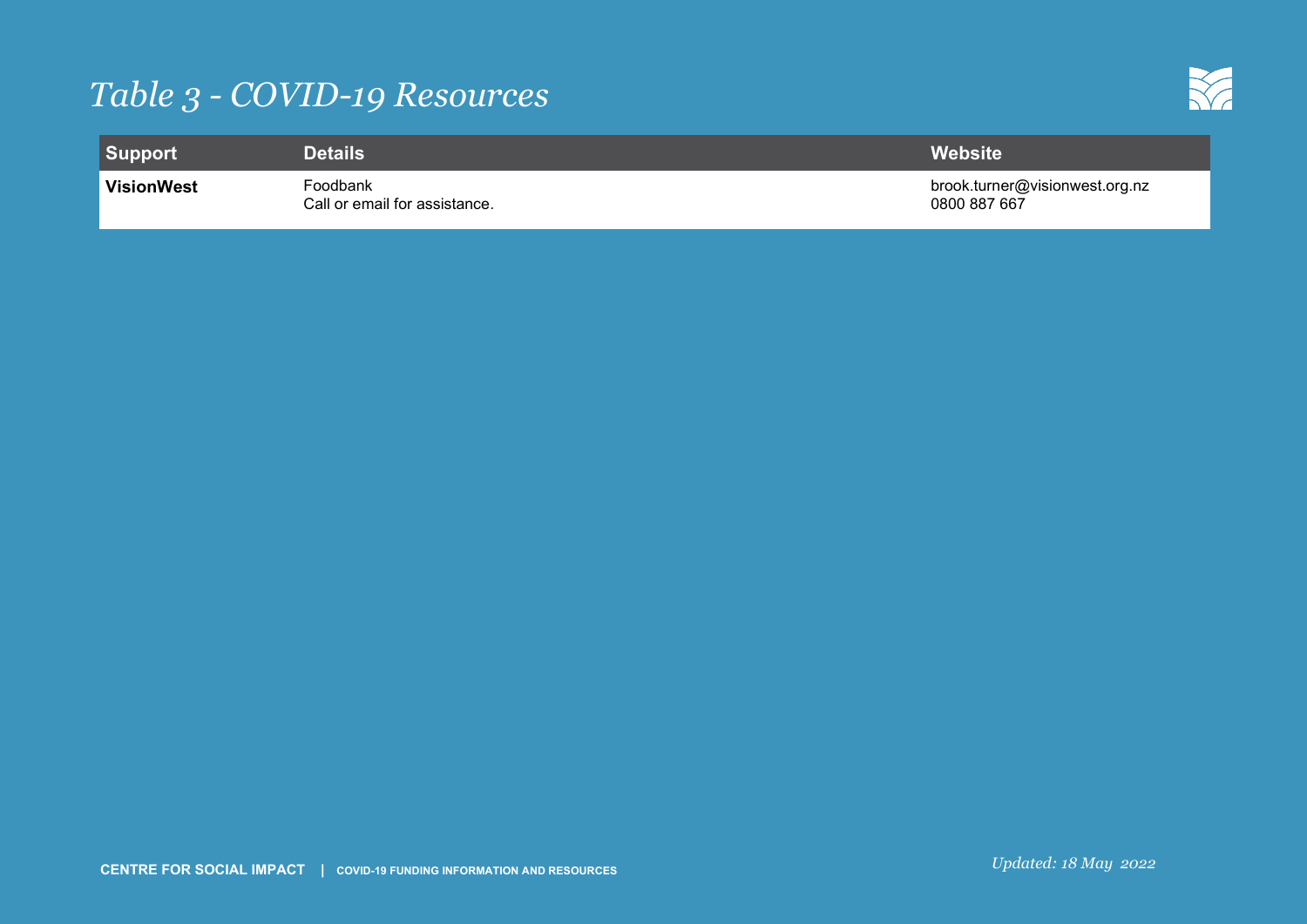

| <b>Organisation</b>                                                                                                                                                     | <b>Survey</b>                                                                                                                                                                                                                                                  | <b>Sector</b>                                               | Geographic<br><b>Region</b> | <b>Survey overview</b>                                                                                                                                                                                                                                                                                                                                                                                                                                                                                                      |
|-------------------------------------------------------------------------------------------------------------------------------------------------------------------------|----------------------------------------------------------------------------------------------------------------------------------------------------------------------------------------------------------------------------------------------------------------|-------------------------------------------------------------|-----------------------------|-----------------------------------------------------------------------------------------------------------------------------------------------------------------------------------------------------------------------------------------------------------------------------------------------------------------------------------------------------------------------------------------------------------------------------------------------------------------------------------------------------------------------------|
| <b>Belong Aotearoa</b>                                                                                                                                                  | <b>Migrant Experiences in the</b><br>timeof COVID<br>Survey Report 2020                                                                                                                                                                                        | Migrant<br>communities                                      | Auckland                    | COVID-19 offered a pressing opportunity for<br>Belong Aotearoa to further look at the plight of<br>newcomer communities and amplify their voices. A<br>first phase of our wider research, this report covers<br>the findings from a "COVID-19 Impact on Migrant<br>Communities in New Zealand Survey" weundertook<br>in September 2020. It focuses on the responses of<br>160 people born overseas and currently living in<br>Auckland, including recent migrants, sharing their<br>lived experiences in the time of COVID. |
| HuiE! and<br><b>Volunteering NZ</b>                                                                                                                                     | <b>Hauora Survey 2021</b><br>Just before Aotearoa went into<br>its second nationwide<br>lockdown in August 2021,<br>HuiE! and VNZ checked in<br>with more than 600 tangata<br>whenua, community and<br>voluntary organisations to see<br>how they were coping. | The tangata<br>whenua,<br>community and<br>voluntary sector | National                    | A survey of Aotearoa New Zealand's community<br>sector on the impacts of COVID-19. Also included<br>focus groups and fono.<br>Over 600 respondents across the country.<br>Follow up to the Time to Shine survey in 2020                                                                                                                                                                                                                                                                                                     |
| <b>Centre for Social</b><br>Impact with Hui E!<br><b>Community</b><br>Aotearoa,<br><b>Philanthropy New</b><br>Zealand, and<br><b>Volunteering New</b><br><b>Zealand</b> | Time to Shine - A survey of<br><b>Aotearoa New Zealand's</b><br>communitysector on the<br>impacts of COVID-19<br>The survey dataset is available<br>toaccess here.                                                                                             | The tangata<br>whenua,<br>community and<br>voluntary sector | National                    | A survey of Aotearoa New Zealand's community<br>sector on the impacts of COVID-19.<br>1400 respondents across the country.                                                                                                                                                                                                                                                                                                                                                                                                  |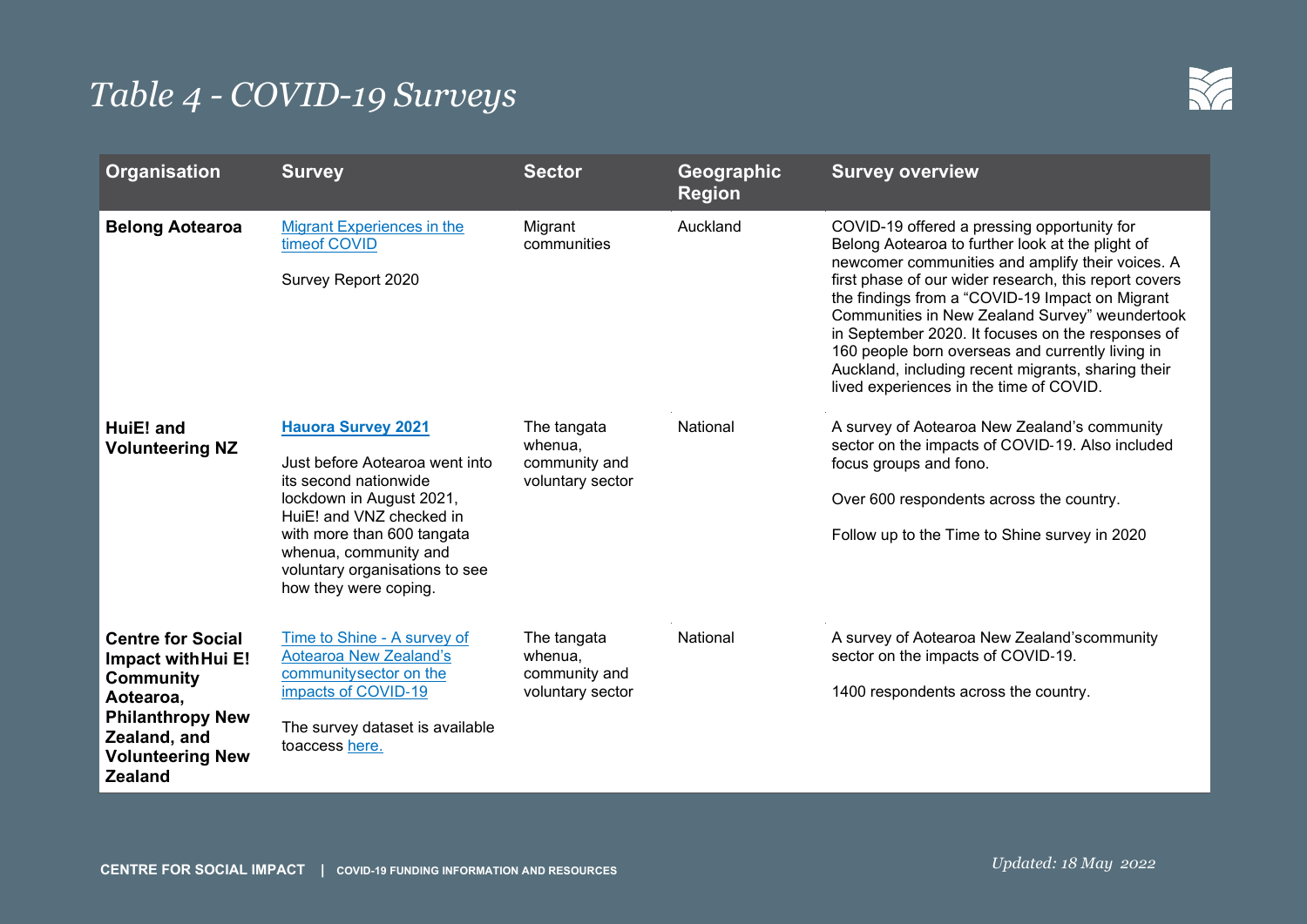

| <b>Organisation</b>                  | <b>Survey</b>                                                                                                    | <b>Sector</b>                                               | Geographic<br><b>Region</b>                                                                                                               | <b>Survey overview</b>                                                                                                                                                                                                                                                                                          |
|--------------------------------------|------------------------------------------------------------------------------------------------------------------|-------------------------------------------------------------|-------------------------------------------------------------------------------------------------------------------------------------------|-----------------------------------------------------------------------------------------------------------------------------------------------------------------------------------------------------------------------------------------------------------------------------------------------------------------|
| <b>Community</b><br><b>Waitakere</b> | COVID-19: Taking the<br>temperature of the West<br><b>Auckland Community and</b><br><b>Social Service Sector</b> | Community and<br>SocialSector                               | <b>West Auckland</b>                                                                                                                      | Responses from 41 different organisations<br>representing over 20 different areas of work within<br>the community and social service sector, with the<br>top 4 being community development, education and<br>training, family and whanau services, and sport and<br>recreation.<br>Online survey - August 2020. |
| <b>ComVoices</b>                     | National<br>2020 State of the Sector<br>The tangata<br><b>Survey Snapshot</b><br>whenua,<br>community and        |                                                             | This 2020 State of the Sector Survey is the fourth<br>biennial snapshot of the community and voluntary<br>sector undertaken by ComVoices. |                                                                                                                                                                                                                                                                                                                 |
|                                      |                                                                                                                  | voluntary sector                                            |                                                                                                                                           | The survey of 129 community and voluntary<br>organisations shows that the sector continues to<br>deal with increased demands, increasing costs and<br>has been significantly impacted by COVID-19.                                                                                                              |
| Inspiring<br><b>Communities</b>      | <b>Shaping the Future</b>                                                                                        | The tangata<br>whenua,<br>community and<br>voluntary sector | National                                                                                                                                  | This report documents the insights, implications,<br>and recommendations drawn from the nearly 70<br>interviews Inspiring Communities undertook in May<br>and June 2020 - post-COVID-19 lockdown.                                                                                                               |
| <b>Mātāwai</b>                       | Funding for Change in Otepoti                                                                                    | Community and<br><b>Social Sector</b>                       | <b>Otepoti</b>                                                                                                                            | Around 40 groups from the community and arts<br>sector in Dunedin contributed their perspectives on<br>funding strengths and challenges during the<br>national Covid lockdown.                                                                                                                                  |
|                                      |                                                                                                                  |                                                             |                                                                                                                                           | Aim was to provide a channel for people on the<br>ground to talk to funders about systemic and<br>practical issues. We are humbled to have received<br>such rich and thoughtful responses and hope the<br>report holds those voices well.                                                                       |